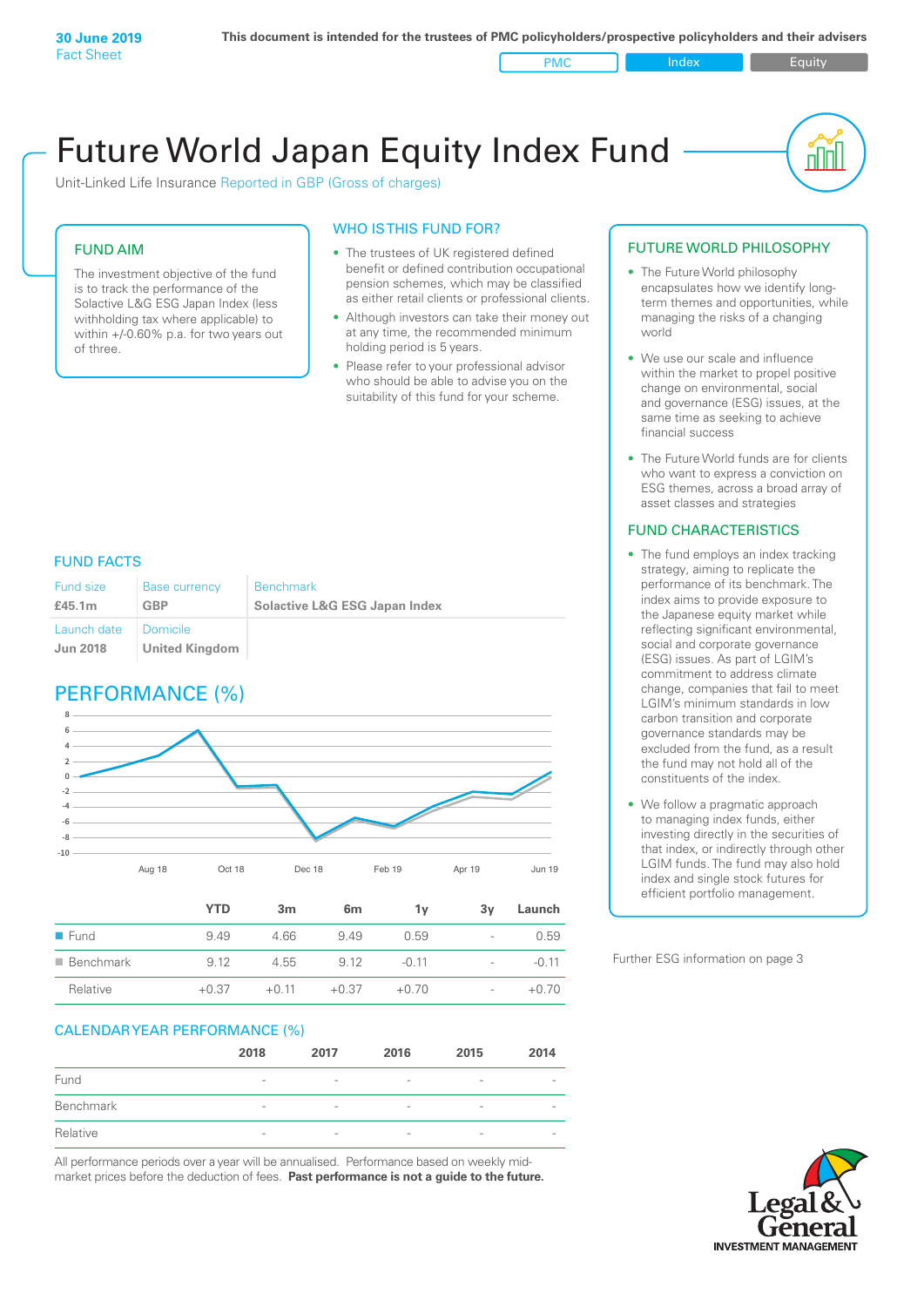## Future World Japan Equity Index Fund

### PORTFOLIO BREAKDOWN

All data source LGIM unless otherwise stated. Totals may not sum due to rounding. In order to minimise transaction costs, the Fund will not always own all the assets that constitute the index and on occasion it will own assets that are not in the index.



#### SECTOR (%)

| ■ Consumer Goods           | 25.3 |
|----------------------------|------|
| $\blacksquare$ Industrials | 231  |
| $\blacksquare$ Financials  | 145  |
| $\blacksquare$ Health Care | 10.5 |
| ■ Consumer Services        | 82   |
| ■ Telecommunications       | 72   |
| ■ Technology               | 64   |
| ■ Basic Materials          | 29   |
| $\blacksquare$ Utilities   | 08   |
| $\Box$ Other               | 11   |
|                            |      |

#### COUNTRY (%)

Japan 100.0

| $\blacksquare$ Large | 91.1 |
|----------------------|------|
| $\blacksquare$ Mid   | 6.8  |
| Cash and Equivalents | 22   |

■ Top 10 holdings 24.2% Rest of portfolio 75.8% No. of holdings in fund 312 No. of holdings in index 330

#### MARKET CAPITALISATION (%) TOP 10 HOLDINGS (%)

| Sony Corp              | 42  |
|------------------------|-----|
| <b>Toyota Motor</b>    | 3.8 |
| Takeda Pharmaceutical  | 3 O |
| Recruit Holdings       | 21  |
| Shiseido               | 2.0 |
| <b>NTT</b>             | 19  |
| Hitachi                | 1.9 |
| Softbank Group         | 19  |
| <b>KDDI Corp</b>       | 18  |
| Mizuho Financial Group | 16  |
|                        |     |



The Index Fund Management team comprises 25 fund managers, supported by two analysts. Management oversight is provided by the Global Head of Index Funds. The team has average industry experience of 15 years, of which seven years has been at LGIM, and is focused on achieving the equally important objectives of close tracking and maximising returns.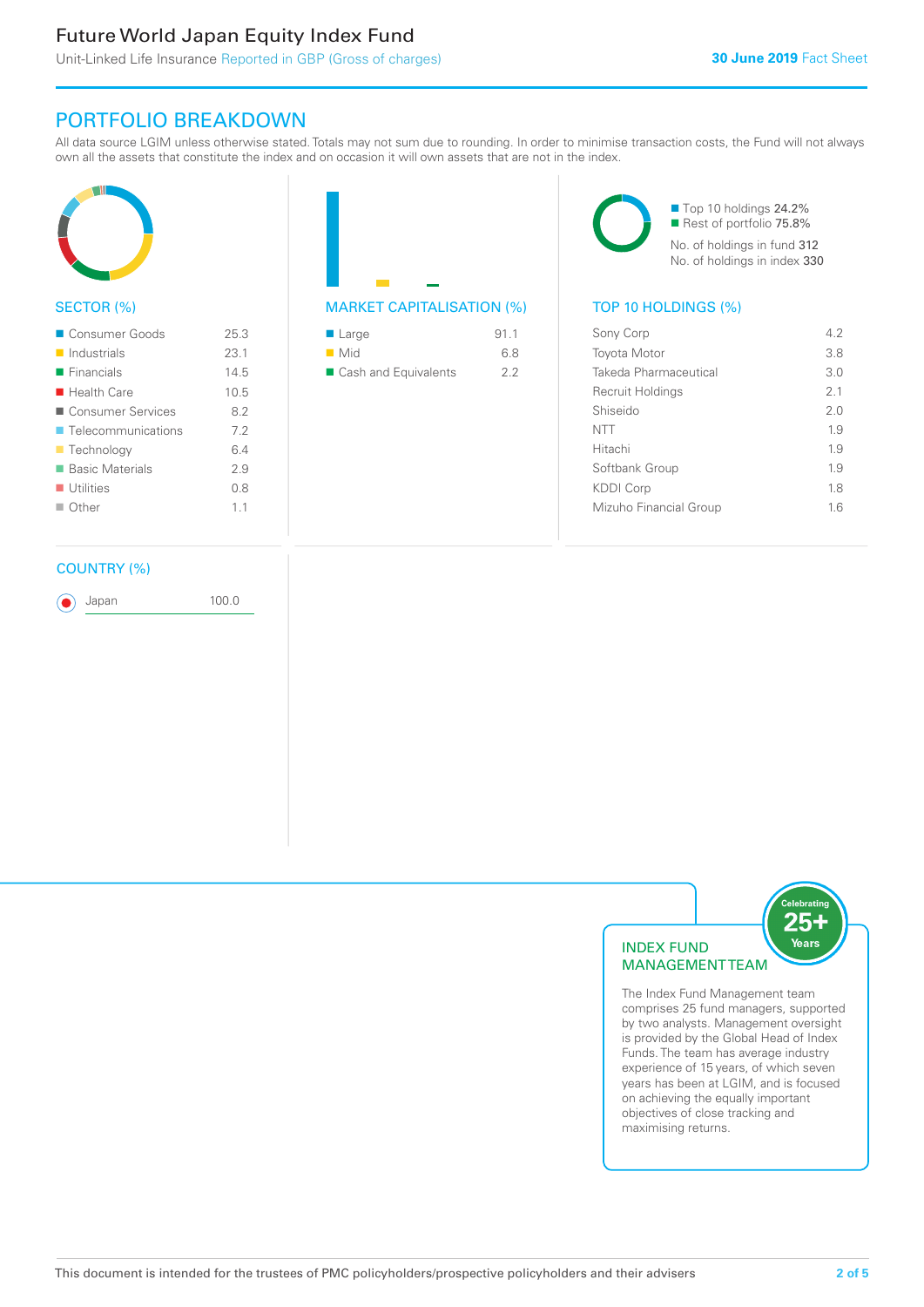## Future World Japan Equity Index Fund

**39**

ESG score of index

Unit-Linked Life Insurance Reported in GBP (Gross of charges)

### ESG COMMITMENT

**/100 /100**

From diesel emissions to oil spills, there have been many tangible examples in recent years of how failures in the way companies are run can have a harmful impact on the environment, society and investor returns. We believe responsible investing can mitigate the risk of such outcomes and has the potential to improve returns through the integration of environmental, social and governance (ESG) considerations, active ownership and longterm thematic analysis.

#### ESG SCORE

We score companies based on environmental, social and governance factors. We use these scores to design ESG-aware tilted indices which invest more in those companies with higher scores and less in those which score lower, while retaining the investment profile of a mainstream index. The ESG Score is aligned to our engagement and voting activities. As a result, this portfolio has an aggregate ESG Score of **45** versus a mainstream index of **39.**

In the fund, we invested more in **117 companies with higher scores** and less in **224 companies with lower scores.**

#### ENVIRONMENTAL PERFORMANCE

Carbon dioxide (CO2) is the most significant contributor to greenhouse gas emissions which are driving climate change. Compared to a fund tracking the unadjusted benchmark, the fund will have a different exposure to current and future sources of carbon dioxide emissions.



**45**

ESG score of fund

**23%** Lower carbon reserves intensity than the unadjusted benchmark



**Equivalent to 178 barrels of oil**

#### CARBON RESERVES

Carbon reserves are fossil fuels (coal, oil and gas) which, if burnt, will become the carbon emissions of the future. To meet global climate change targets, the unabated use of fossil fuels is expected to decline over time.

The figures below are a measure of the size of carbon reserves held by the fund's underlying companies.



#### Tonnes of CO<sub>2</sub>e<sup>i</sup> per \$1 million **of market capitalisation**

The fund has 23% lower carbon reserves intensity<sup>ii</sup> compared to a fund tracking the unadjusted benchmark.

The difference in carbon reserves intensity means that for every \$1 million invested in the fund, the exposure to fossil fuels through the underlying companies is reduced by an amount equivalent to **178**  barrels of oil<sup>iii</sup>, compared to having invested in the unadjusted benchmark.



**45%** Lower carbon emissions intensity than the unadjusted benchmark

### CARBON EMISSIONS

Following the global Paris Agreement on climate change, companies in all sectors are expected to reduce their emissions to prepare and adapt for a low-carbon economy.

| 72   | 132              |
|------|------------------|
| Fund | <b>Benchmark</b> |

Tonnes of CO<sub>2</sub>e per \$1 million **of sales**

The fund has **45%** lower carbon emissions intensity compared to a fund tracking the unadjusted benchmark. Carbon emissions intensity describes the relationship between the carbon emissions of a company and its sales<sup>iv</sup>.

The difference in carbon emissions intensity means that the index has selected companies where, for the same level of sales, the associated emissions<sup>v</sup> are lower by **45%** compared to a fund tracking the unadjusted benchmark<sup>vi</sup>.



For further information please go to www.lgim.com/esginfo Ø

**The proxy benchmark for this fund is Solactive L&G Japan Index.**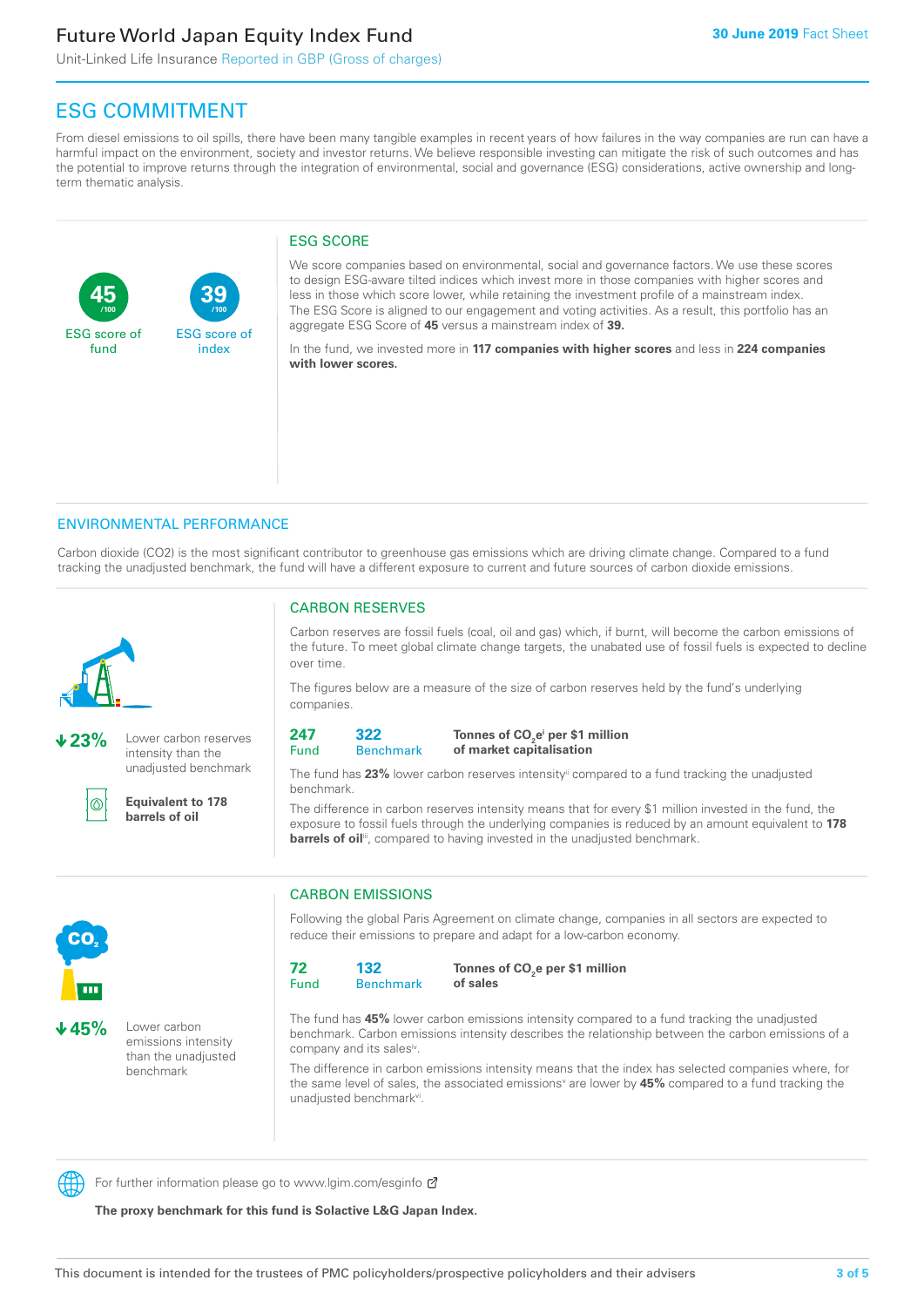## Future World Japan Equity Index Fund

Unit-Linked Life Insurance Reported in GBP (Gross of charges)

#### **NOTES**

 $^\mathrm{i}$  Carbon dioxide equivalent (CO<sub>2</sub>e) is a standard unit to compare the emissions of different greenhouse gases.

<sup>ii</sup> The carbon reserves intensity of a company captures the relationship between the carbon reserves the company owns and its market capitalisation. The carbon reserves intensity of the overall fund reflects the relative weights of the different companies in the fund.

iii We consider one barrel of oil equivalent to 0.425 tonnes of CO<sub>2</sub>e, based on International Energy Agency and Intergovernmental Panel on Climate Change guidelines.

#### iv The choice of this metric follows best practice recommendations from the **Task Force on Climate-related Financial Disclosures**.

v Data on carbon emissions from a company's operations and purchased energy is used.

vi This measure is the result of differences in weights of companies between the index and the benchmark, and does not depend on the amount invested in the fund. It describes the relative 'carbon efficiency' of different companies in the index (i.e. how much carbon was emitted per unit of sales), not the contribution of an individual investor in financing carbon emissions.

**HSBC:** Source: HSBC Bank Plc. ("HSBC") – HSBC Climate Solutions Database. All rights in the HSBC Climate Solutions Database and data content therein are vested in HSBC. Neither HSBC, nor its affiliates accept any liability for the accuracy or completeness of the HSBC Climate Solutions Database. No further distribution of HSBC data is permitted without HSBC's express written consent.

**Trucost:** Source: S&P Trucost Limited © Trucost 2019. All rights in the Trucost Data and Reports vest in Trucost and/or its licensors. Neither Trucost, nor its affiliates, nor its licensors accept any liability for any errors, omissions or interruptions in the Trucost Data and/or Reports. No further distribution of the Data and/or Reports is permitted without Trucost's express written consent.

**Sustainalytics:** Part of this publication may contain Sustainalytics proprietary information that may not be reproduced, used, disseminated, modified nor published in any manner without the express written consent of Sustainalytics. Nothing contained in this publication shall be construed as to make a representation or warranty, express or implied, regarding the advisability to invest in or include companies in investable universes and/or portfolios. The information is provided "as is" and, therefore Sustainalytics assumes no responsibility for errors or omissions. Sustainalytics cannot be held liable for damage arising from the use of this publication or information contained herein in any manner whatsoever.

The calculations above rely on third party data provided at a point in time that may not cover the entirety of the fund's investments or the fund's benchmark (against which the fund's performance is measured). As a result, what we may report may change as third party data changes and may also differ from other third party calculations.

**Refinitiv:** Source: Refinitiv ESG